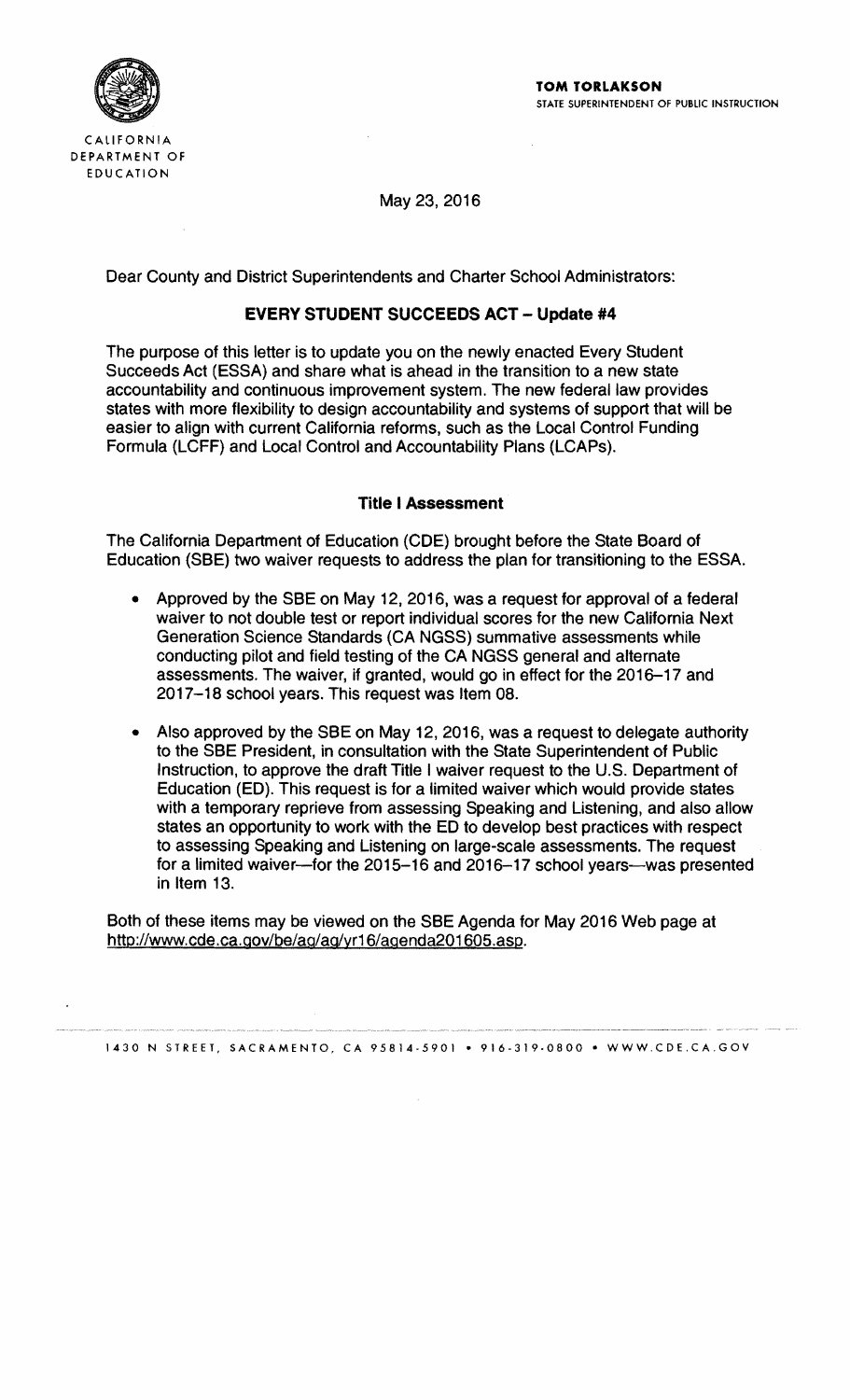## Title I Program

# Supplemental Educational Services

The SBE also took action at its May meeting to make Supplemental Educational Services (SES), public school choice, and parent notification no longer requirements of local educational agencies (LEAs) beginning in the 2016-17 school year. Instead, LEAs that have schools in Program Improvement (PI) Year 2 and beyond must set aside a reasonable amount of their Title I, Part A funds to provide alternative supports to eligible students. Socioeconomically disadvantaged students attending a Title I school that is in PI Year 2 and beyond are eligible to receive alternative supports for the 2016-17 school year. If an LEA does not have sufficient funds to serve all eligible students, the LEA may give priority to the lowest-achieving PI schools or the lowest-achieving students attending a PI school. LEAs may include types of alternative supports and the criteria used to identify eligible students for such additional support in their LCAP. Alternative supports may include academic support, small group instruction, supplemental materials, and/or interventions offered during the regular school day or in afterschool programs. Alternative supports referenced in the LCAP must be consistent and aligned with local priorities for the 2016-17 school year.

# Public School Choice

LEAs must allow students who previously transferred to another public school under the No Child Left Behind Act (NCLB) to remain in that school until the child has completed the highest grade offered in that school. However, for the 2016-17 school year, LEAs may, but will not be required to, offer the Title I, Part A Public School Choice (Choice) to any additional eligible students. In addition, LEAs that have students who previously transferred to another public school prior to the 2016-17 school year, must set aside Title I, Part A funds for Choice-related transportation.

### Parental Notification

For the 2016-17 school year, LEAs are not required to notify parents/guardians of Title I PI status; however, LEAs may notify parents/guardians about alternative supports and Choice. A sample parental notification template can be found on the CDE Title I, Part A - Accountability Parental Notification Templates Web page at http://www.cde.ca.gov/ta/ac/ti/parnotpi.asp.

### School Improvement Grant

The SBE also took action at its May meeting to approve California's Fiscal Years 2015 and 2016 School Improvement Grant (SIG) New Awards Competition to be submitted to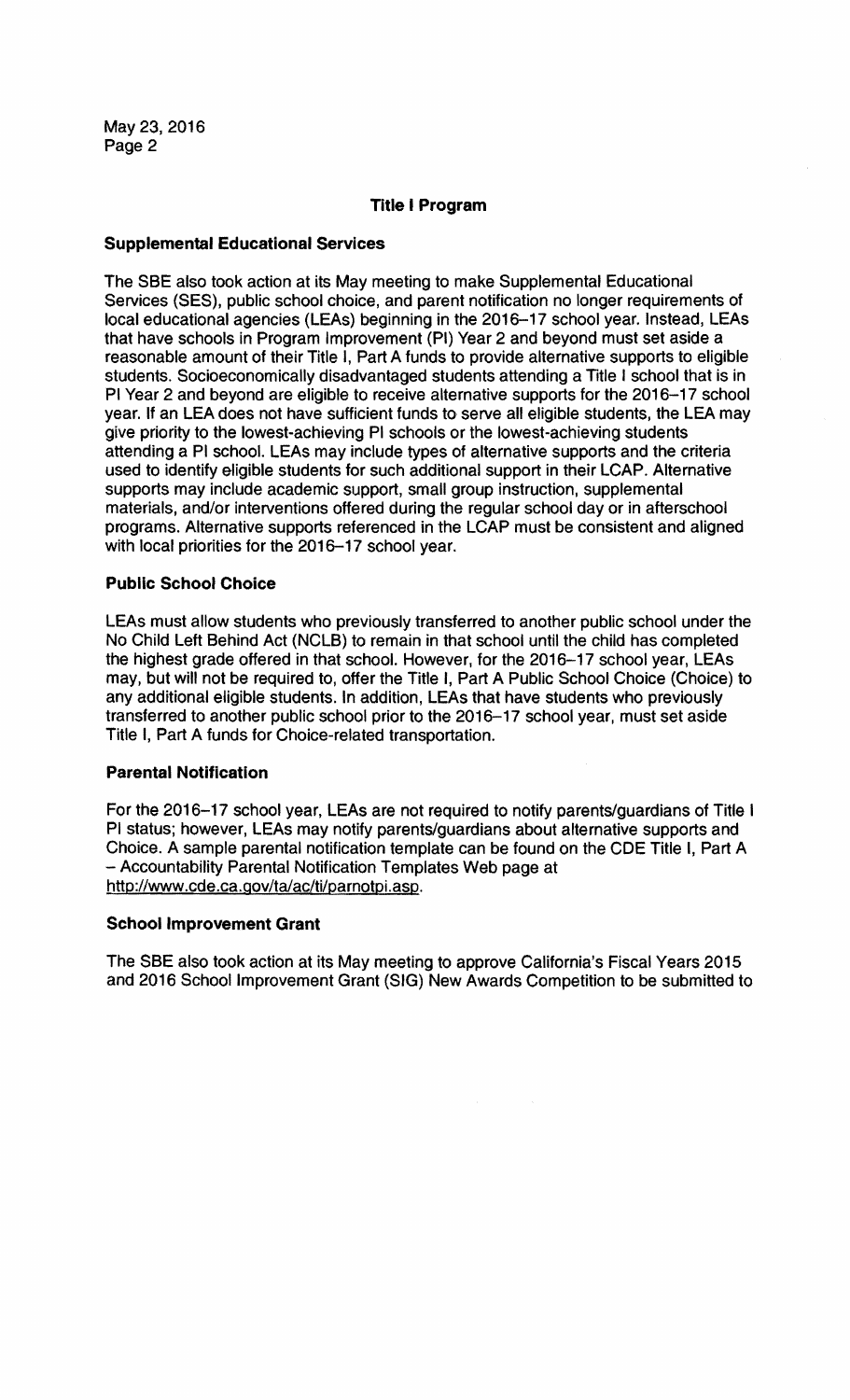the ED by May 27,2016. Once approved by the ED, the SIG will represent California's fourth cohort of the SIG program. California will use its new accountability and continuous improvement system that it is developing to identify schools that will be eligible to receive SIG funds. The list of eligible schools will be available in July 2016 and lEA applications will be due to the COE in August 2016. More details about the SIG program and the lEA Request for Application will follow in future communications.

# Title I Migrant Data Federal Regulation

# Title I, Part C

The Migrant Student Information Exchange (MSIX) regulations are in effect starting June 9, 2016. The COE will continue to provide technical assistance to Migrant Regions to implement the regulations. The MSIX system will assist educational agencies to easily access educational information as migrant students travel from state to state or district to district.

### Title II Professional Development

The ED released, on May 12, 2016, new Frequently Asked Questions pertaining to the transition to the ESSA. In this document, the ED provided additional guidance related to the suspension of sections 1119 and 2141 of the Elementary and Secondary Education Act (ESEA) for the 2016-17 academic year that is consistent with efforts California has taken thus far.

For the 2016-17 academic year, lEAs may hire educators solely based on state certification and licensure requirements. The additional highly qualified teacher requirements under the NCLB are no longer required. Teachers assigned solely on a Supplementary Authorization are legally authorized. Teachers in special settings assigned based on a local teaching assignment option are legally authorized. Charter school teachers using the credential flexibility authorized under California Education Code (EC) Section 47605(1) and Section 9101(23) of the ESEA are legally authorized. These teachers are not required to demonstrate additional subject matter competence for the 2016-17 transition year. However. the Verification Process for Special Settings program may still be used as a professional learning opportunity for teachers in special settings needing additional subject matter knowledge. In addition, per EC Section 45330(e). all paraprofeSSionals must continue to demonstrate proficiency in reading. writing, and mathematics skills via a local proficiency exam.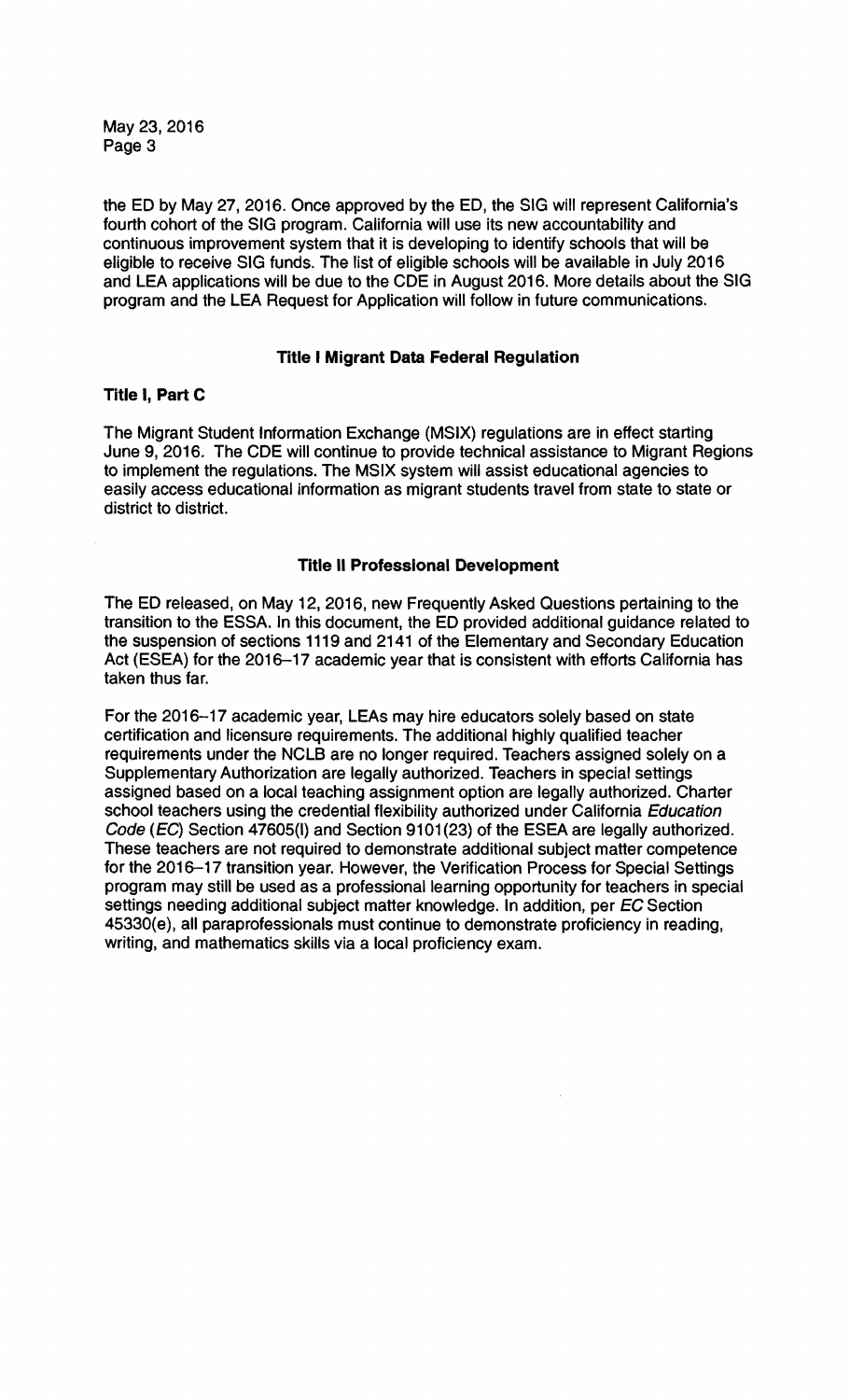The CDE is in the process of developing a new State Plan consistent with the requirements set forth in the ESSA. This plan will take effect as of the 2017-18 academic year and will include new teacher requirements to ensure poor and minority children are not taught at a higher rate by inexperienced, underprepared, or misassigned teachers than are other children. Therefore, lEA staff are encouraged to continue hiring the most qualified teachers and to keep a record of the qualifications and assignments of every teacher during the 2016-17 transition year. Additional information regarding the change to the highly qualified teacher requirement are included in the California ESSA 2016-17 School Year Transition plan, approved by the SSE at its May meeting, available on the CDE ESSA Web page at http://www.cde.ca.gov/re/es/essa1617transplan.asp.

# **Title III English Learners and Immigrant Students**

The NCLB, Title III Part A, contains requirements for LEAs to increase English Proficiency and the academic achievement of English learners and provide professional development for teachers, administrators, and community members. The ESSA adds an additional requirement to provide parent, family, and community engagement activities. The new requirement will be implemented in 2017-18. During the 2016-17 transition year, parent engagement will continue to be an allowable activity.

# **McKinney-Vento Education for Homeless Children and Youths Program**

Subtitle B of Title VII of the McKinney-Vento Homeless Assistance Act, as amended by the ESSA, continues to require all State educational agencies (SEAs) and lEAs to ensure that homeless children and youths have equal access to the same free, appropriate public education, including a public preschool education, as is provided to other children and youths. The ESSA amended a number of key provisions under the Education of Homeless Children and Youth (EHCY) program, which will go into effect October 1, 2016.

LEAs will adopt policies and practices to ensure that LEA liaisons for homeless children and youths participate in professional development and other technical assistance activities provided by the State Office of the Coordinator for Education of Homeless Children and Youths. In addition, lEA liaisons must ensure that school personnel providing services under the McKinney-Vento Act receive professional development and other support.

lEAs must develop, review, and revise policies to remove barriers to the identification, enrollment, and retention of homeless students in school, including eliminating fees,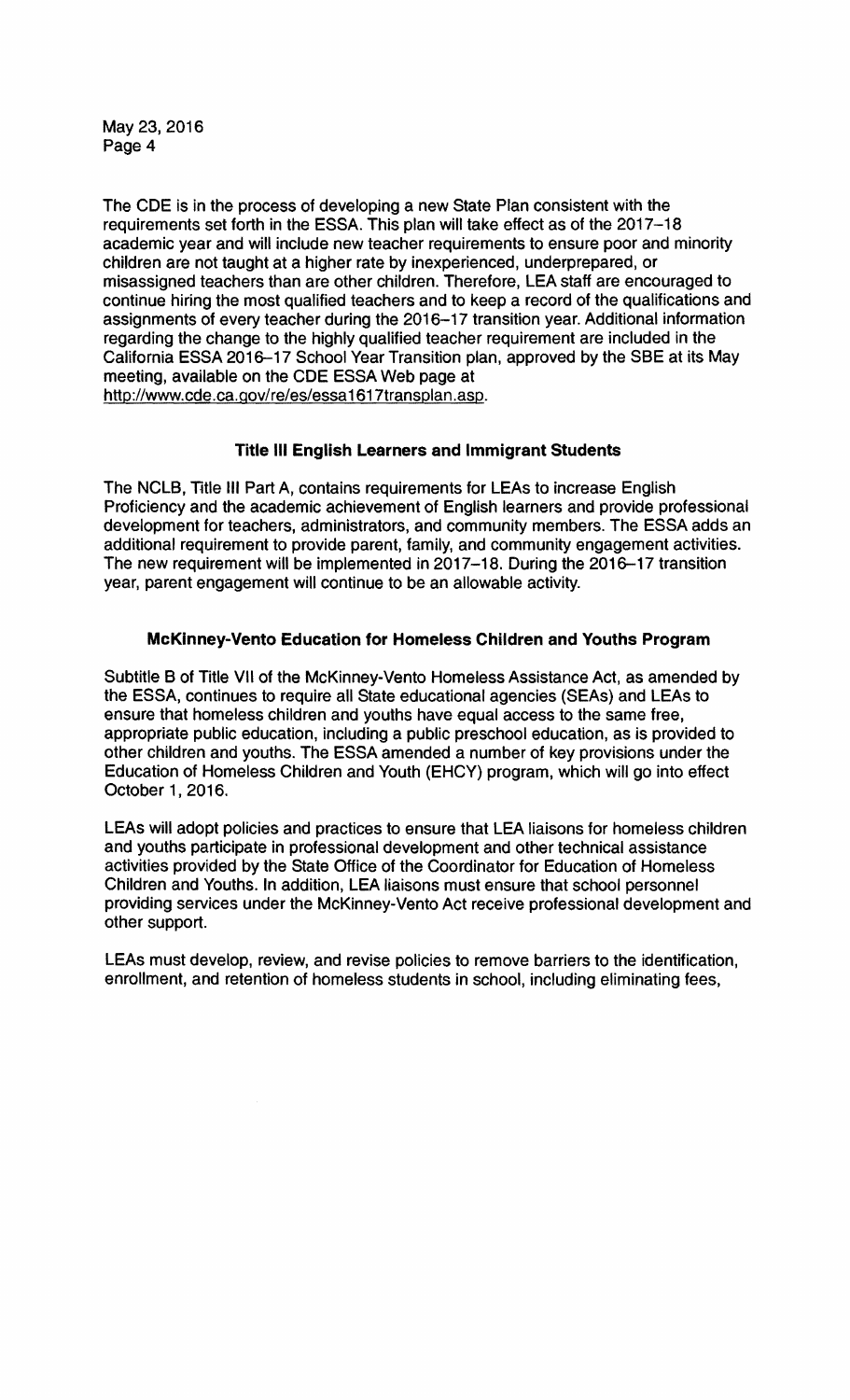fines. and absences, which are too often barriers. Also, information about a homeless child's or youth's living situation shall be treated as a student education record and shall not be deemed to be directory information.

The definition of "school of origin" will expand to include preschools and, when a child or youth completes the final grade level served by the school of origin, it also includes the designated receiving school at the next grade level for all feeder schools. The definition of homelessness will delete the term "awaiting foster care placement." This deletion will go into effect on December 10, 2016.

Finally, since homeless children and youth are automatically eligible for Title I services, LEAs must reserve such funds to support the enrollment, attendance, and success of homeless children and youths.

# **Local Control Funding Formula and Local Control and Accountability Plans**

In April, the CDE provided an Information Memorandum, available at http://www.cde.ca.gov/be/pn/im/infomemoapr2016.asp. to the SSE summarizing the results of the survey to the field to gather feedback to guide the redesign of the third generation LCAP template. As reported in the memorandum, staff analysis of the survey results revealed three overarching themes for template revision: increased transparency and user friendliness, simplified and streamlined structure and language, and improved instructions and support. .

At the May SSE meeting, the CDE sought and was given direction by the SSE to proceed with developing a revised template for the LCAP and the Annual Update using the identified overarching design principles and aimed at the development of a transparent, user-friendly LCAP template for improved planning, accountability, and continuous improvement purposes. As part of the May Item, available at http://www.cde.ca.gov/be/ag/ag/yr16/documents/may16item03.doc, the CDE provided potential revisions aligned to the overarching design principles.

In anticipation of providing the SSE with a proposed revised template for the LCAP and the Annual Update at the July SSE meeting, the CDE intends to partner with the California County Superintendents Educational Services Association (CCSESA) to engage with members of education coalition, advocacy, and non-profit organizations and other educational stakeholders to gain additional input to inform a redesign of the template for the LCAP and the Annual Update. This input will be used to ensure that the template for the LCAP and the Annual Update will, to the greatest extent possible, be aligned to meet the needs of both practitioners and stakeholders.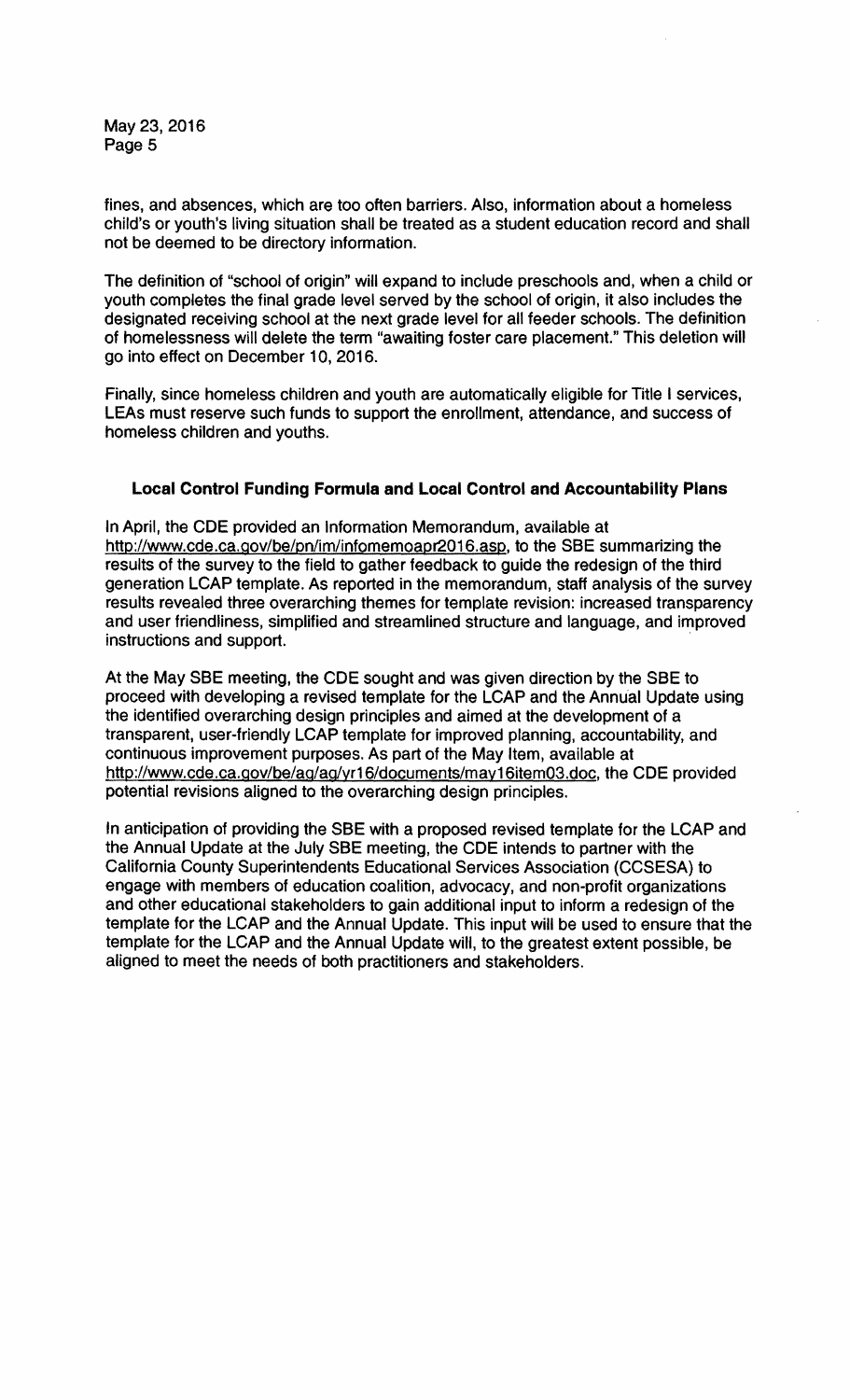The CDE is committed to providing schools and districts, stakeholders, and members of the public clear and timely communication regarding our State's transition to the ESSA. We have established the CDE ESSA Web page, which includes links to information and resources from the ED and the CDE. You can join the CDE ESSA listserv to receive email notifications when new information becomes available. Please send a blank e-mail message to join-essa@mlist.cde.ca.gov to join the listserv. You may also send ESSArelated questions and suggestions to ESSA@cde.ca.gov.

If you have any questions regarding this letter, please contact:

Title I Assessment: Jessica Barr, Administrator, Assessment Development and Administration Division, by phone at 916-319-0803 or by email at jbarr@cde.ca.gov.

Title I Accountability: Jenny Singh, Administrator, Academic Accountability Unit, by phone at 916-319-0437 or by e-mail at jsingh@cde.ca.gov.

Title I Migrant Data Federal Regulation: Flori Huitt, Acting Administrator, Migrant Education Office, by phone at 916-319-0704 or by e-mail at fhuitt@cde.ca.gov.

Title I Program Improvement: Keith Coppage, Administrator, District Innovation and Improvement Office, by phone at 916-319-0599 or by e-mail at kcoppage@cde.ca.gov.

Title I School Improvement Grants: Lori Marshall, Administrator, School Turnaround Office, by phone at 916-319-0671 or by e-mail at lmarshall@cde.ca.gov.

Title I Supplemental Educational Services: Kimberly Born, Administrator, Title I Policy and Program Guidance Office, by phone at 916-445-6770 or by e-mail at kborn@cde.ca.gov.

Title II Professional Development: Erin Koepke, Education Programs Consultant, Educator Excellence Office at 916-323-4873 or by email at ekoepke@cde.ca.gov.

Title III English Learners: Elena Fajardo, Administrator, Language Policy and Leadership Office, by phone at 916-319-0247 or by e-mail at efajardo@cde.ca.gov.

Title III Accountability: Jonathan Isler, Administrator, Data Visualization Reporting Office, by phone at 916-319-0306 or by email at jisler@cde.ca.gov.

Title IV 21<sup>st</sup> Century Schools: John Hooper, Federal Policy Liaison, by phone at 916-319-0650 or by e-mail at jhooper@cde.ca.gov.